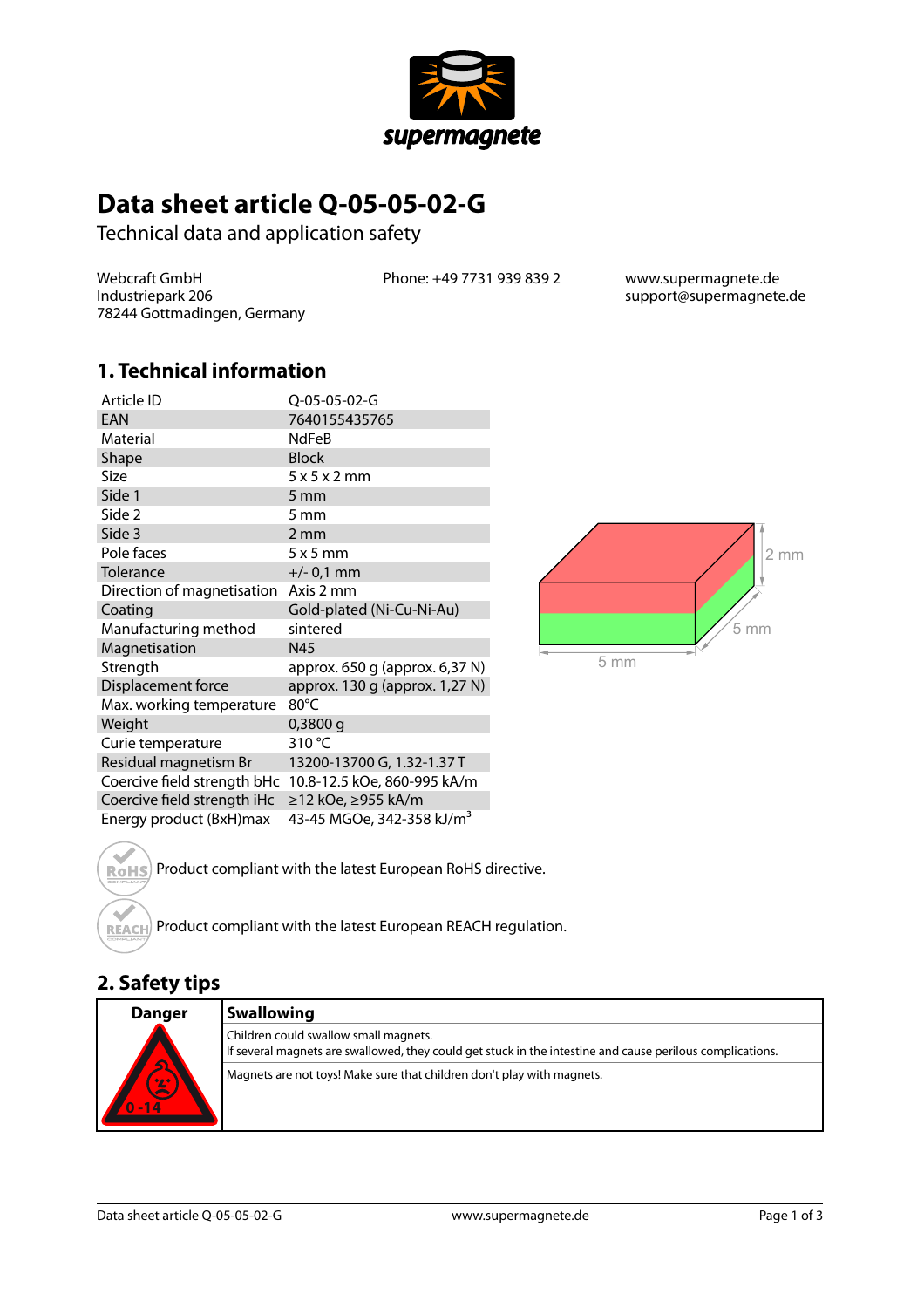| <b>Warning</b> | Pacemaker                                                                                                                                                                                           |
|----------------|-----------------------------------------------------------------------------------------------------------------------------------------------------------------------------------------------------|
|                | Magnets could affect the functioning of pacemakers and implanted heart defibrillators.<br>• A pacemaker could switch into test mode and cause illness.<br>• A heart defibrillator may stop working. |
|                | • If you wear these devices keep sufficient distance to magnets: www.supermagnete.de/eng/fag/distance<br>. Warn others who wear these devices from getting too close to magnets.                    |
|                |                                                                                                                                                                                                     |

#### **Warning Metal splinters**

Neodymium magnets are brittle. Colliding magnets could crack. Sharp splinters could be catapulted away for several meters and injure your eyes. **•** Avoid the collision of magnets. **•** Wear safety glasses when handling larger magnets. **•** Make sure that nearby people are also protected or keep their distance.

## **3. Handling and storing**

| Caution | <b>Magnetic field</b>                                                                                                                                                                                       |
|---------|-------------------------------------------------------------------------------------------------------------------------------------------------------------------------------------------------------------|
|         | Magnets produce a far-reaching, strong magnetic field. They could damage TVs and laptops, computer hard<br>drives, credit and ATM cards, data storage media, mechanical watches, hearing aids and speakers. |
|         | • Keep magnets away from devices and objects that could be damaged by strong magnetic fields.<br>• Please refer to our table of recommended distances: www.supermagnete.de/eng/fag/distance                 |

| <b>Caution</b> | <b>Combustibility</b>                                                                   |
|----------------|-----------------------------------------------------------------------------------------|
|                | When machining magnets, the drilling dust could easily ignite.                          |
|                | Stay away from machining magnets or use appropriate tools and sufficient cooling water. |

| <b>Caution</b> | <b>Nickel allergy</b>                                                                                                                                                                                                                                                            |
|----------------|----------------------------------------------------------------------------------------------------------------------------------------------------------------------------------------------------------------------------------------------------------------------------------|
|                | Many of our magnets contain nickel, also those without nickel coating.<br>• Some people have an allergic reaction when they come into contact with nickel.<br>• Nickel allergies could develop from perpetual contact with nickel-plated objects.                                |
|                | • Avoid perpetual skin contact with magnets.<br>• Avoid contact with magnets if you already have a nickel allergy.                                                                                                                                                               |
| <b>Notice</b>  | Influence on people                                                                                                                                                                                                                                                              |
| $\mathbf{L}$   | According to the current level of knowledge, magnetic fields of permanent magnets do not have a measurable<br>positive or negative influence on people. It is unlikely that permanent magnets constitute a health risk, but it<br>cannot be ruled out entirely.                  |
|                | • For your own safety, avoid constant contact with magnets.<br>• Store large magnets at least one metre away from your body.                                                                                                                                                     |
| <b>Notice</b>  | <b>Splintering of coating</b>                                                                                                                                                                                                                                                    |
|                | Most of our neodymium magnets have a thin nickel-copper-nickel coating to protect them from erosion. This<br>coating could splinter or crack due to collision or large pressure. This makes them vulnerable to environmental<br>influences like moisture and they could oxidise. |
|                | • Separate big magnets, especially spheres, with a piece of cardboard.<br>• Avoid collisions of magnets as well as repeated mechanical exposure (e.g. blows, bashes).                                                                                                            |